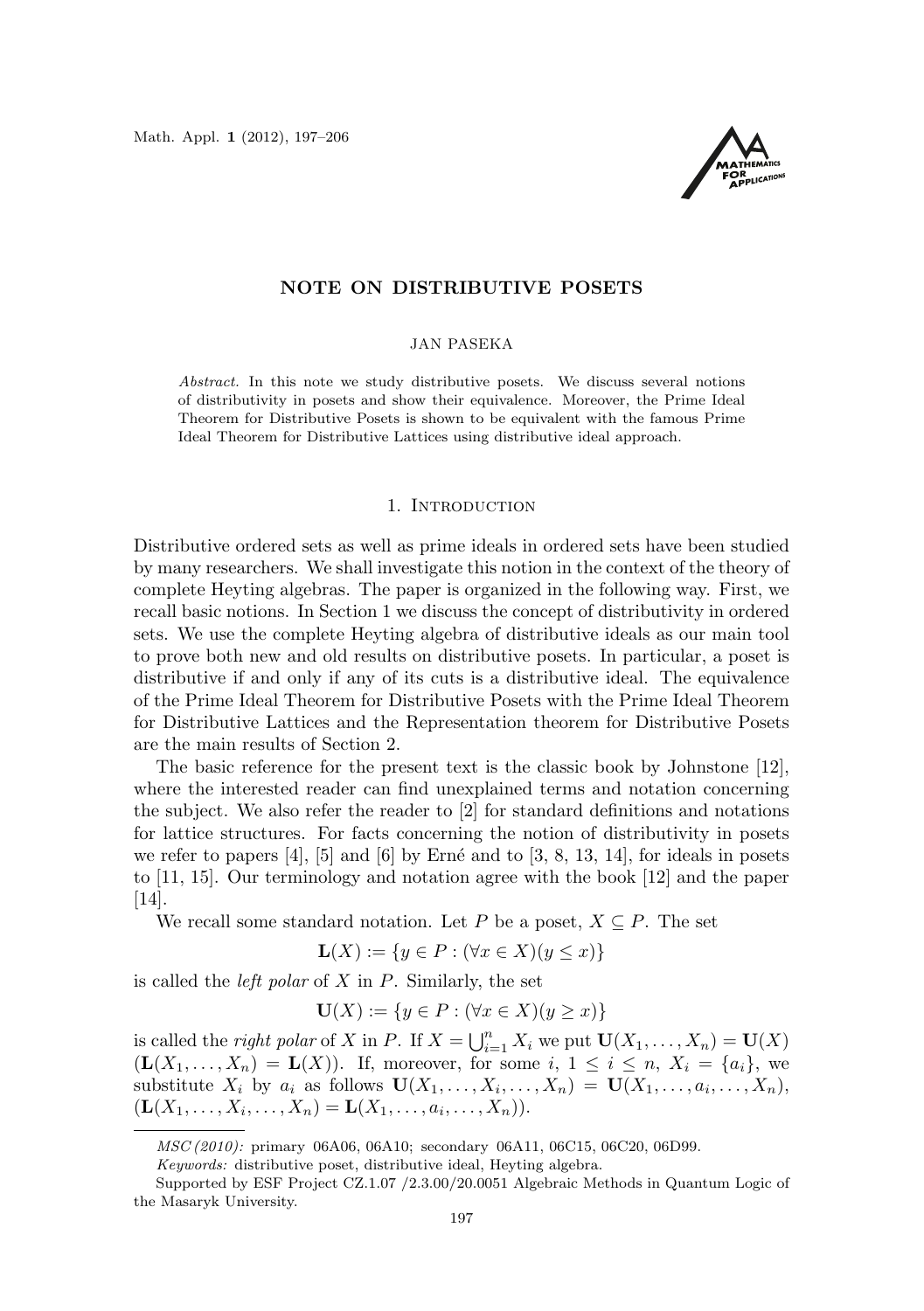Recall that the operators  $\mathbf{L}()$  and  $\mathbf{U}()$  define a Galois connection on  $\mathcal{P}(B)$ , i.e.,  $Y \subseteq L(X)$  if and only if  $X \subseteq U(Y)$ . In particular,  $L()$  and  $U()$  are antitone mappings such that  $\mathbf{L}(X) = \bigcap \{ \mathbf{L}(x) : x \in X \}, \mathbf{U}(Y) = \bigcap \{ \mathbf{U}(y) : y \in Y \},\$ and their compositions  $\mathbf{L}() \circ \mathbf{U}()$  and  $\mathbf{U}() \circ \mathbf{L}()$  are monotone mappings.

A (Frink) ideal in P is a subset  $X \subseteq P$  such that, for each finite subset  $Y \subseteq \subseteq X$ , we have  $\mathbf{L}(\mathbf{U}(Y)) \subseteq X$ . A (*Frink*) filter in P is a subset  $X \subseteq P$  such that, for each finite subset  $Y \subseteq \subseteq X$ , we have  $\mathbf{U}(\mathbf{L}(Y)) \subseteq X$ . Evidently, the intersection of ideals is an ideal. The least ideal of  $P$  containing a subset  $X$  of  $P$  will be denoted by  $\langle X \rangle$ . Note that  $\langle X \rangle$  is the union of all  $L(U(A))$  where A runs through the finite subsets of  $X$ .

A subset  $X \subseteq P$  such that  $L(U(X)) = X$  is said to be a *cut*. The complete lattice of all cuts in P will be denoted by  $\mathbf{DM}(P)$ . We speak about the Dedekind-MacNeille completion or completion by cuts.

### 2. DISTRIBUTIVE POSETS

In what follows, we are going to introduce the notions of a distributive poset and a distributive ideal on it. The complete lattice of distributive ideals is shown to be a complete Heyting algebra. We prefer here the Frink style definition of a distributive poset as in [7] for ideals to the usual ones (see [16, 10, 14]).

**Definition 2.1.** A poset  $P$  is said to be *distributive* if

$$
\mathbf{L}(A, \mathbf{U}(B)) = \mathbf{L}(\mathbf{U}(\bigcup \{\mathbf{L}(A, b) : b \in B\}))
$$

for all finite subsets  $A, B \subseteq \subseteq P$ .

Recall that, for  $B = \emptyset$ , we put  $\bigcup \{L(A, b) : b \in B\} := \emptyset$ . The proof of the following lemma is based on an idea from [14, Proposition 31].

**Lemma 2.2.** Let  $P$  be a poset. Then  $P$  is distributive iff

$$
\mathbf{L}(a, \mathbf{U}(B)) = \mathbf{L}(\mathbf{U}(\bigcup \{\mathbf{L}(a, b) : b \in B\}))
$$
\n(2.1)

for all  $a \in P$  and for all finite subsets  $B \subseteq \subseteq P$ .

*Proof.* Leftright implication is evident. Let (2.1) hold. If  $A = \emptyset$  or  $B = \emptyset$ , the statement is evident. Let  $A \neq \emptyset$  and  $B \neq \emptyset$ . It is enough to check that

$$
\mathbf{U}\left(\bigcup\{\mathbf{L}(A,b):b\in B\}\right)\subseteq\mathbf{U}(\mathbf{L}(A,\mathbf{U}(B))).
$$

Let  $t \in \mathbf{L}(A, \mathbf{U}(B))$  and  $s \in \mathbf{U}(\bigcup \{\mathbf{L}(A, b) : b \in B\})$ . Assume on the contrary that  $t \not\leq s$ . By (2.1), for all  $a \in A$ ,  $s \notin U(t) = U(L(t)) = U(L(t,a))$  and  $s \notin U(t) = U(L(t, U(B))) = U(\bigcup \{L(t,b) : b \in B\}) = \bigcap \{U(L(t,b)) : b \in B\}.$ It follows that there is a  $b(s, t) \in B$  such that  $s \notin U(L(t, b(s, t)))$ . Hence, there exists a  $t_0 \in \mathbf{L}(t, b(s,t)) \setminus \mathbf{L}(s)$ .

Now, let us assume that  $A = \{a_1, \ldots, a_n\}$ . We can construct a finite sequence  $t_1, \ldots, t_n$  by recursion as follows: For  $1 \leq i \leq n$ , choose  $t_i \in L(t_{i-1}, a_i) \setminus L(s)$ . Evidently,  $t_n \leq t_{n-1} \leq \cdots \leq t_1 \leq t_0 \leq b(s,t)$  and  $t_n \in \mathbf{L}(A) \cap \mathbf{L}(b(s,t))$ . This yields  $t_n \leq s$ , a contradiction with  $t_i \notin L(s)$  for all  $0 \leq i \leq n$ .

Hence,  $s \in U(\bigcup \{L(A,b) : b \in B\})$  implies that  $s \in U(L(A, U(B))).$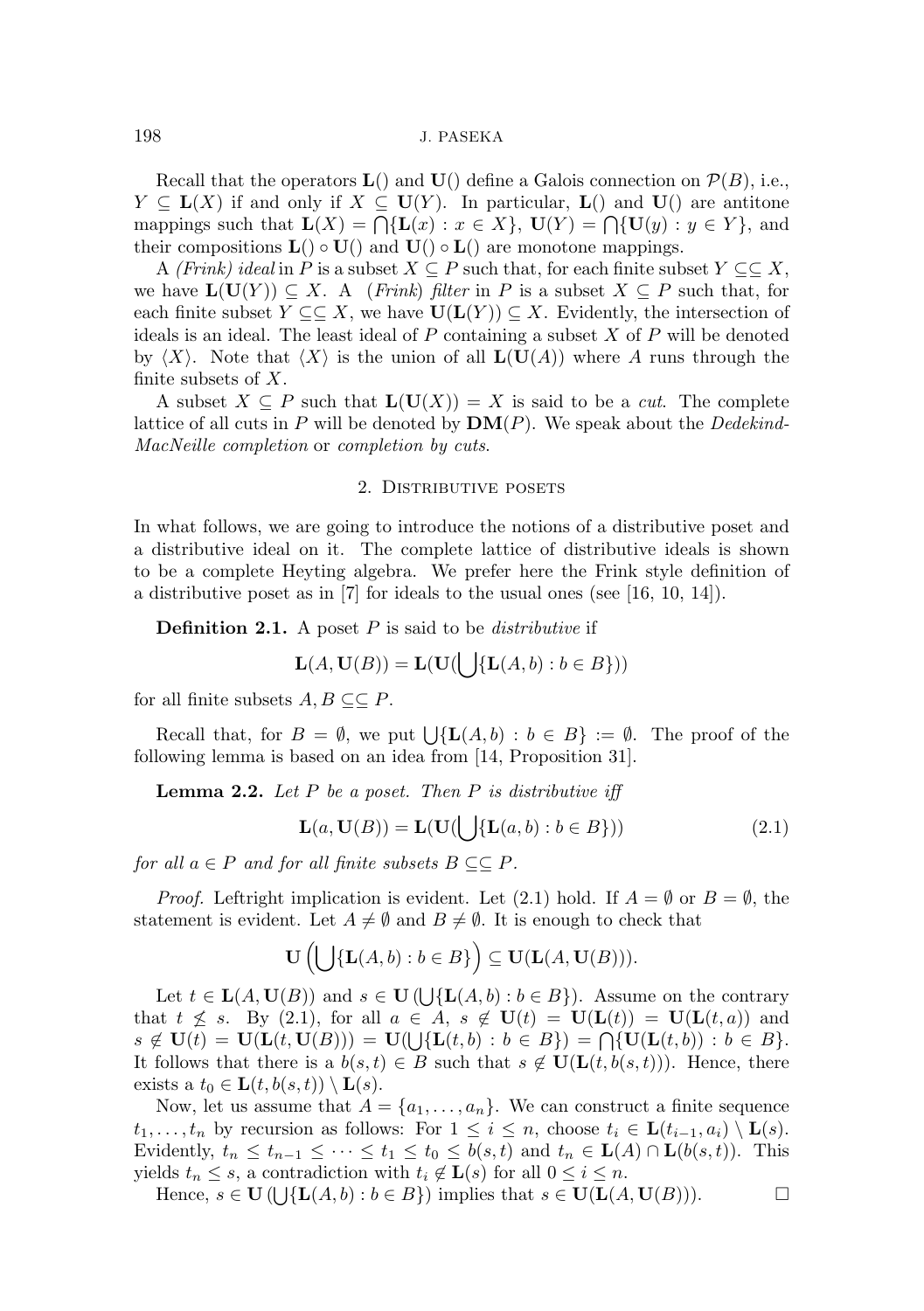Note that the preceding Lemma establishes an equivalence of our definition of a distributive poset with the usual ones (see [16, 10, 14]).

**Definition 2.3.** A lower subset I of a poset P is said to be a distributive ideal if

$$
\left\{ \left| \left\{ \mathbf{L}(A,b) : b \in B \right\} \subseteq I \right| \text{ implies } \mathbf{L}(A,\mathbf{U}(B)) \subseteq I \right\} \right\}
$$
 (2.2)

for all finite subsets  $A, B \subseteq \subseteq P$ .

Recall that any distributive ideal of a poset is a Frink ideal (putting  $A = \emptyset$  in  $(2.2)$ ). Dually, an upper subset F of a poset P is said to be a distributive filter if

$$
\bigcup \{ \mathbf{U}(A, b) : b \in B \} \subseteq F \text{ implies } \mathbf{U}(A, \mathbf{L}(B)) \subseteq F
$$

for all finite subsets  $A, B \subseteq \subseteq P$  and any distributive filter is a Frink filter.

The set of all Frink (distributive) ideals of a poset P will be denoted by  $Id(P)$  $(d - Id(P)).$ 

**Theorem 2.4.** Let P be a poset. Then  $(d - Id(P), \subseteq)$  with an operation  $\Rightarrow$ defined for all  $X, Y \subseteq P$ ,  $X, Y$  lower subsets of P, by

$$
Y \Rightarrow X = \{ z \in P : \mathbf{L}(z) \cap \mathbf{L}(y) \subseteq X \text{ for all } y \in Y \}
$$

is a complete Heyting algebra.

Moreover, the following conditions are equivalent:

- (a)  $\textbf{DM}(P) \subseteq d Id(P)$ ,
- (b) P is a distributive poset.

*Proof.* Note that  $(d - Id(P), \subseteq)$  is a complete lattice – the intersection of any family of distributive ideals is a distributive ideal again.

We have

- (1)  $Z \subseteq Y \Rightarrow X$  iff  $Y \cap Z \subseteq X$  iff  $Y \subseteq Z \Rightarrow X$ .
- (2) If X is a distributive ideal, then so is  $Y \Rightarrow X$ . Indeed, let  $\bigcup \{L(A, b) : b \in$  $B\} \subseteq Y \Rightarrow X, A, B \subseteq \subseteq P$ . Then  $\bigcup \{L(A, b) : b \in B\} \cap L(y) \subseteq X$  for all  $y \in Y$ , i.e.,  $\bigcup \{L(A, b, y) : b \in B\} \subseteq X$ . But X is a distributive ideal. We have  $\mathbf{L}(A \cup \{y\}, \mathbf{U}(B)) = \mathbf{L}(y) \cap \mathbf{L}(A, \mathbf{U}(B)) \subseteq X$ , i.e.,  $\mathbf{L}(A, \mathbf{U}(B)) \subseteq$  $Y \Rightarrow X$ .

It follows that  $(d-Id(P), \subseteq)$  with an operation  $\Rightarrow$  is a complete Heyting algebra. Assume first that P is a distributive poset. Let  $\mathbf{L}(\mathbf{U}(X))$  be a cut of P and let  $A, B \subseteq \subseteq P$ . If  $\bigcup \{L(A, b) : b \in B\} \subseteq L(U(X))$  then  $L(U(\bigcup \{L(A, b) : b \in B\})) \subseteq$  $\mathbf{L}(\mathbf{U}(X)),$  i.e.,  $\mathbf{L}(A, \mathbf{U}(B)) \subseteq \mathbf{L}(\mathbf{U}(X)).$ 

Conversely, let us assume that  $\mathbf{DM}(P) \subseteq d - Id(P)$ . Let  $A, B \subseteq \subseteq P$ . Evidently,  $\bigcup \{L(A, b) : b \in B\} \subseteq L(U(\bigcup \{L(A, b) : b \in B\})) \in DM(P) \subseteq d - Id(P)$ . It follows that  $\mathbf{L}(A, \mathbf{U}(B)) \subseteq \mathbf{L}(\mathbf{U}(\bigcup \{\mathbf{L}(A, b) : b \in B\}))$ . The other inclusion is evident.  $\Box$ 

**Lemma 2.5.** Let  $P$  be a poset. Then  $P$  is distributive iff

$$
\mathbf{U}(A, \mathbf{L}(B)) = \mathbf{U}(\mathbf{L}(\bigcup \{ \mathbf{U}(A, b) : b \in B \})) \tag{2.3}
$$

for all finite subsets  $A, B \subseteq \subseteq P$ .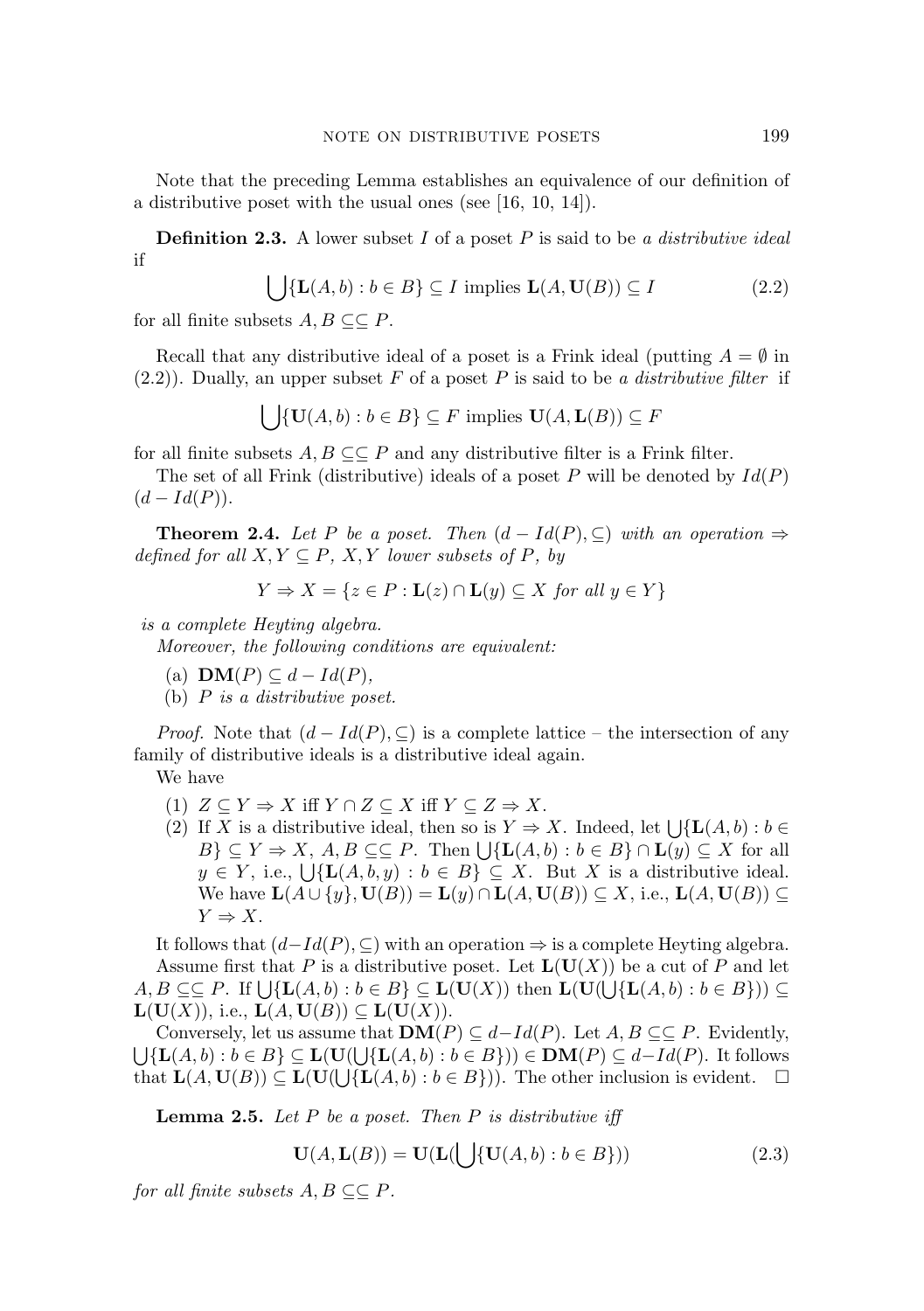## 200 J. PASEKA

*Proof.* It is enough to check the leftright implication. The other implication follows by a duality argument. The equality  $(2.3)$  is equivalent to the equality

$$
\mathbf{L}(\mathbf{U}(A,\mathbf{L}(B))) = \bigcap \{ \mathbf{L}(\mathbf{U}(A,b)) : b \in B \}
$$
\n(2.4)

for all finite subsets  $A, B \subseteq \subseteq P$ . By the distributivity of the complete Heyting algebra  $(d - Id(P), \subseteq)$ , we have the second equality below and, by the fact that cuts are in  $d - Id(P)$ , we get the first inclusion

$$
\bigcap \{ \mathbf{L}(\mathbf{U}(A,b)) : b \in B \} = \bigwedge \{ \mathbf{L}(\mathbf{U}(A,b)) : b \in B \}
$$
  
\n
$$
= \mathbf{L}(\mathbf{U}(A)) \vee \bigwedge \{ \mathbf{L} \mathbf{U}(b) : b \in B \} = \mathbf{L}(\mathbf{U}(A)) \vee \mathbf{L}(B)
$$
  
\n
$$
\subseteq \mathbf{L}(\mathbf{U}(\mathbf{L}(\mathbf{U}(A)), \mathbf{L}(B))) = \mathbf{L}(\mathbf{U}(A, \mathbf{L}(B)))
$$
  
\n
$$
\subseteq \bigcap \{ \mathbf{L}(\mathbf{U}(A,b)) : b \in B \}.
$$

**Remark 2.6.** It is well known that a poset  $P$  is distributive if and only if

$$
\mathbf{L}(a, \mathbf{U}(b, c)) = \mathbf{L}(\mathbf{U}(\mathbf{L}(a, b), \mathbf{L}(a, c)))
$$

for all elements  $a, b, c \in P$  (see [14, 10]).

This is also equivalent to the condition

$$
\mathbf{L}(A, \mathbf{U}(b, c)) = \mathbf{L}(\mathbf{U}(\mathbf{L}(A, b), \mathbf{L}(A, c)))
$$

for all finite subsets  $A \subseteq \subseteq P$  and for all elements  $b, c \in P$ .

Now, let us slightly modify Definition 2.3 according to [16, 10].

**Definition 2.7.** A lower subset  $I$  of a poset  $P$  is said to be

 $(1)$  a 2-ideal if

 $\mathbf{L}(b), \mathbf{L}(c) \subseteq I$  implies  $\mathbf{L}(\mathbf{U}(b, c)) \subseteq I$ 

for all elements  $b, c \in P$ ,

(2) a 2-distributive ideal if

$$
\mathbf{L}(A,b), \mathbf{L}(A,c) \subseteq I \text{ implies } \mathbf{L}(A,\mathbf{U}(b,c)) \subseteq I
$$

for all finite subsets  $A \subseteq \subseteq P$  and for all elements  $b, c \in P$ .

Recall that any (distributive) ideal of a poset is a 2-(distributive) ideal. Dually, an upper subset  $F$  of a such poset  $P$  is said to be

(1) a 2-filter if

 $U(b), U(c) \subseteq F$  implies  $U(L(b, c)) \subseteq F$ 

for all elements  $b, c \in P$ ,

(2) a 2-distributive filter if

 $U(A, b), U(A, c) \subseteq F$  implies  $U(A, L(b, c)) \subseteq F$ 

for all finite subsets  $A \subseteq \subseteq P$  and for all elements  $b, c \in P$ .

Any (distributive) filter is a 2-(distributive )filter.

The following is a restatement of Proposition 2.4 and we omit the proof.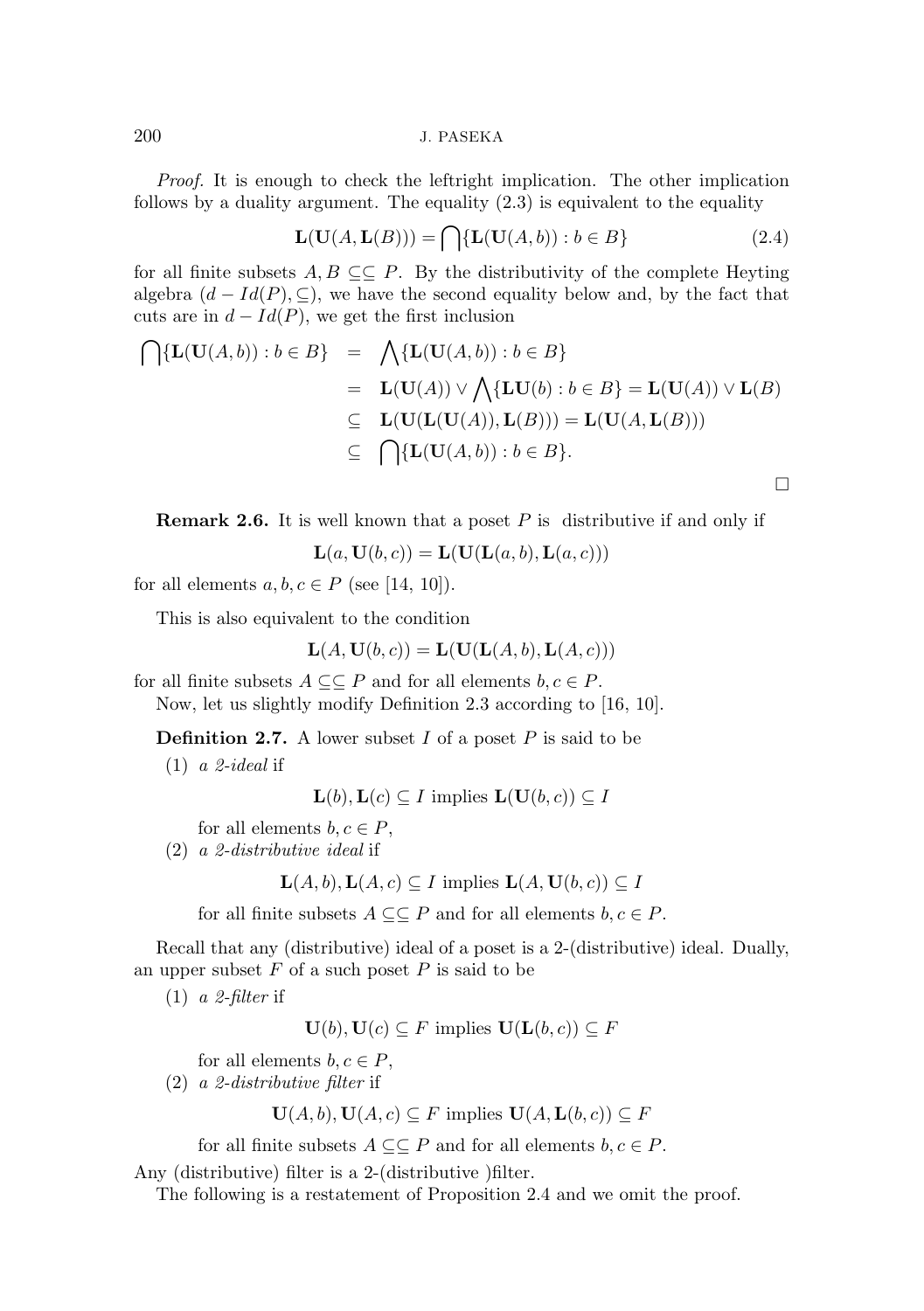**Proposition 2.8.** Let  $2-dId(P)$  be the set of all 2-distributive ideals of a poset P. Then  $(2 - dId(P), \subseteq)$  is a complete Heyting algebra.

**Remark 2.9.** Let  $2 - Id(P)$  be the set of all 2-ideals of a poset P. Note that Halaš in [9] has shown that the distributivity of the complete lattice  $2 - Id(P)$ of all 2-ideals of a poset  $P$  yields the distributivity of  $P$ . We are now going to establish the respective statement for the complete lattice  $Id(P)$  of all ideals of P.

**Theorem 2.10.** Let P be a poset and  $Id(P)$  a distributive lattice. Then P is distributive.

*Proof.* It is enough to check Equation 2.4. Let  $A, B \subseteq \subseteq P$ . Clearly,  $\mathbf{L}(\mathbf{U}(A,\mathbf{L}(B))) \subseteq \bigcap \{\mathbf{L}(\mathbf{U}(A,b)): b \in B\}.$ 

Let us prove  $\mathbf{L}(\mathbf{U}(A,\mathbf{L}(B))) \supseteq \bigcap \{\mathbf{L}(\mathbf{U}(A,b)):b\in B\}$ . By the distributivity of the complete lattice  $(Id(P), \subseteq)$  we have

$$
\bigcap \{ \mathbf{L}(\mathbf{U}(A,b)) : b \in B \} = \bigwedge \{ \langle A \cup \{b\} \rangle : b \in B \} = \bigwedge \{ \langle A \rangle \cup \langle \{b\} \rangle : b \in B \} = \bigwedge \{ \langle A \rangle \vee \langle \{b\} \rangle : b \in B \} = \langle A \rangle \vee \bigwedge \{ \langle \{b\} \rangle : b \in B \} = \langle A \rangle \vee \mathbf{L}(B) = \langle A \cup \mathbf{L}(B) \rangle \subseteq \mathbf{L}(\mathbf{U}(A, \mathbf{L}(B))).
$$

**Remark 2.11.** Note that, for a poset  $P$ ,  $Id(P)$  is always a complete algebraic lattice (see [14, Theorem 7]) and  $d - Id(P)$  is always a complete Heyting algebra. It is desirable to have some property that these two sets coincide. Clearly, this condition should by Theorem 2.4 always include the distributivity of  $P$  (since  $\mathbf{DM}(P) \subset Id(P) = d - Id(P)$  yields the distributivity of P). Let us propose the following.

**Definition 2.12.** Let P be a poset. We say that P has property  $W(M)$  if, for each finite subset  $A \subseteq \subseteq P$ , there is a finite subset  $W(A) \subseteq \subseteq P$   $(M(A) \subseteq \subseteq P)$ such that  $\mathbf{L}(A) = \bigcup_{w \in W(A)} \mathbf{L}(w)$   $(\mathbf{U}(A) = \bigcup_{m \in W(A)} \mathbf{U}(m)).$ 

Recall that the property M is sometimes called the 2/3-SFP property (see [1]).

**Proposition 2.13.** Let P be a distributive poset satisfying property  $(W)$  (property  $(M)$ ). Then any Frink ideal (Frink filter) of P is distributive.

*Proof.* Let I be a Frink ideal,  $\bigcup \{L(A, b) : b \in B\} \subseteq I$ . Then  $L(A, b) =$  $\bigcup_{w\in W(A,b)} L(w)$ . Let us put  $V = \{w \in W(A,b) : b \in B\}$ . It follows that  $\bigcup \{ \mathbf{L}(A, b) : b \in B \} \subseteq I = \bigcup_{w \in V} \mathbf{L}(w)$ , i.e.,  $V \subseteq I$ , V is finite and, consequently,

$$
\mathbf{L}(A,\mathbf{U}(B)) = \mathbf{L}(\mathbf{U}(\bigcup \{ \mathbf{L}(A,b) : b \in B \})) = \mathbf{L}(\mathbf{U}(V)) \subseteq I.
$$

The remaining part follows by a duality argument.  $\Box$ 

**Theorem 2.14.** Let P be a poset satisfying property  $(W)$ . Then the following conditions are equivalent:

- (a)  $d Id(P) = Id(P)$ ,
- (b)  $Id(P)$  is a distributive lattice,
- (c) P is a distributive poset.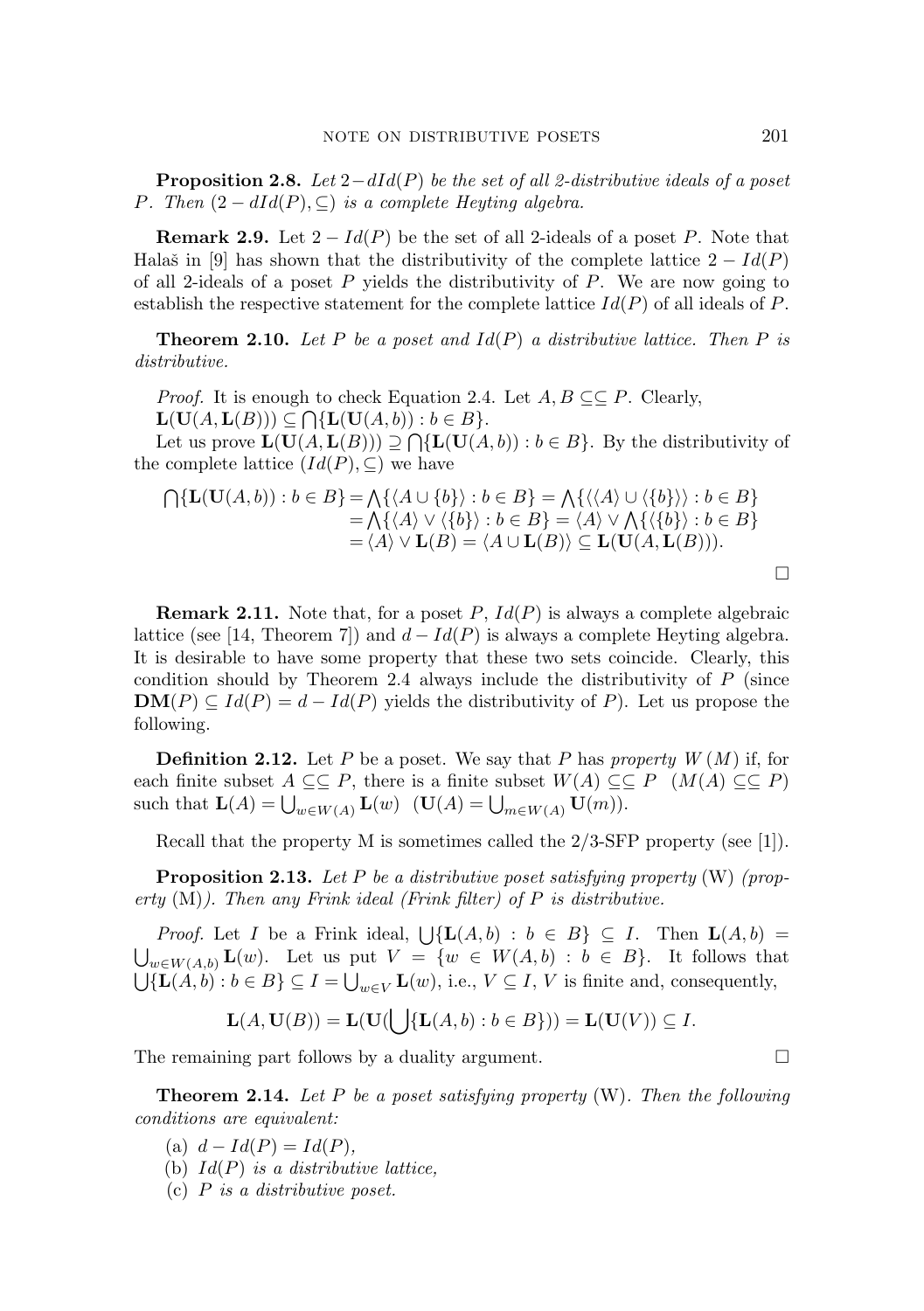*Proof.* (a)  $\Longrightarrow$  (b): It follows from Theorem 2.4.  $(b) \Longrightarrow (c)$ : By Theorem 2.10. (c) ⇒ (a): A fortiori, as  $Id(P) \subseteq d - Id(P)$  by Proposition 2.13.

**Remark 2.15.** First, note that it was shown in [5] that, for  $\wedge$ -semilattices, distributivity and ideal distributivity are equivalent properties. This statement follows from our Theorem 2.14 since any  $\wedge$ -semilattice satisfies property (W).

Second, it is well known that there is a finite distributive poset  $P$  such that the lattice  $2 - Id(P)$  of all 2-ideals of P is not distributive (see [11]). Since any finite poset P satisfies property (W), by Theorem 2.14  $Id(P)$  is a distributive lattice. Hence, Halaš's example will not work in our setting. The relevant example that there is an infinite distributive poset P such that the lattice  $Id(P)$  of all ideals of  $P$  is not distributive is due to Niederle (see [14]).

3. Prime Ideal Theorem and Representation Theory

The main goal of this section is to establish a version of Prime Ideal Theorem for distributive posets (satisfying property (W)) and their representation.

**Definition 3.1.** A map f between posets P and Q is said to be an  $LU$ morphism if

$$
\mathbf{L}(f(A)) = \mathbf{L}(f(\mathbf{U}(\mathbf{L}(A))) \text{ and } \mathbf{U}(f(B)) = \mathbf{U}(f(\mathbf{L}(\mathbf{U}(B)))
$$

for all finite subsets  $A, B \subseteq \subseteq P$ . Evidently, any **LU**-morphism preserves order. We say that f is an **LU**-embedding (**LU**-isomorphism) if f is one-to-one (the inverse map to  $f$  is an **LU**-morphism).

Recall that, for any poset  $Q$  and any its subset  $P$ , we have

$$
\mathbf{L}_P(W) = \mathbf{L}(W) \cap P, \quad \mathbf{U}_P(Y) = \mathbf{U}(Y) \cap P, \quad \mathbf{L}_P(Z) = \mathbf{L}(\mathbf{U}(\mathbf{L}_P(Z))) \cap P,
$$

for all subsets  $W, Y, Z \subseteq P$ .

**Lemma 3.2.** Let  $(Q, \leq)$  be a distributive poset, P a subset of Q such that the natural injection is an LU-embedding. Then  $(P, \leq_P)$  is a distributive poset.

*Proof.* Let  $a, b, c$  be elements of P. Then

$$
\mathbf{L}(\mathbf{U}(\mathbf{L}_P(a,\mathbf{U}_P(b,c)))) \subseteq \mathbf{L}(\mathbf{U}(\mathbf{L}_P(a))) \cap \mathbf{L}(\mathbf{U}(\mathbf{L}_P(\mathbf{U}_P(b,c))))
$$
\n
$$
= \mathbf{L}(a) \cap \mathbf{L}(\mathbf{U}(b,c))
$$
\n
$$
= \mathbf{L}(\mathbf{U}(\mathbf{L}(a,b),\mathbf{L}(a,c)))
$$
\n
$$
= \mathbf{L}(\mathbf{U}(\mathbf{L}(a,b)) \cap \mathbf{U}(\mathbf{L}(a,c)))
$$
\n
$$
= \mathbf{L}(\mathbf{U}(\mathbf{L}(\mathbf{U}_P(\mathbf{L}_P(a,b)))) \cap \mathbf{U}(\mathbf{L}(\mathbf{U}_P(\mathbf{L}_P(a,c)))) )
$$
\n
$$
= \mathbf{L}(\mathbf{U}(\mathbf{L}(\mathbf{U}_P(\mathbf{L}_P(a,b))), \mathbf{L}(\mathbf{U}_P(\mathbf{L}_P(a,c)))))
$$
\n
$$
= \mathbf{L}(\mathbf{U}(\mathbf{L}(\mathbf{U}_P(\mathbf{L}_P(a,b)) \cap \mathbf{U}_P(\mathbf{L}_P(a,c)))))
$$
\n
$$
= \mathbf{L}(\mathbf{U}_P(\mathbf{L}_P(a,b)) \cap \mathbf{U}_P(\mathbf{L}_P(a,c)))).
$$

This gives us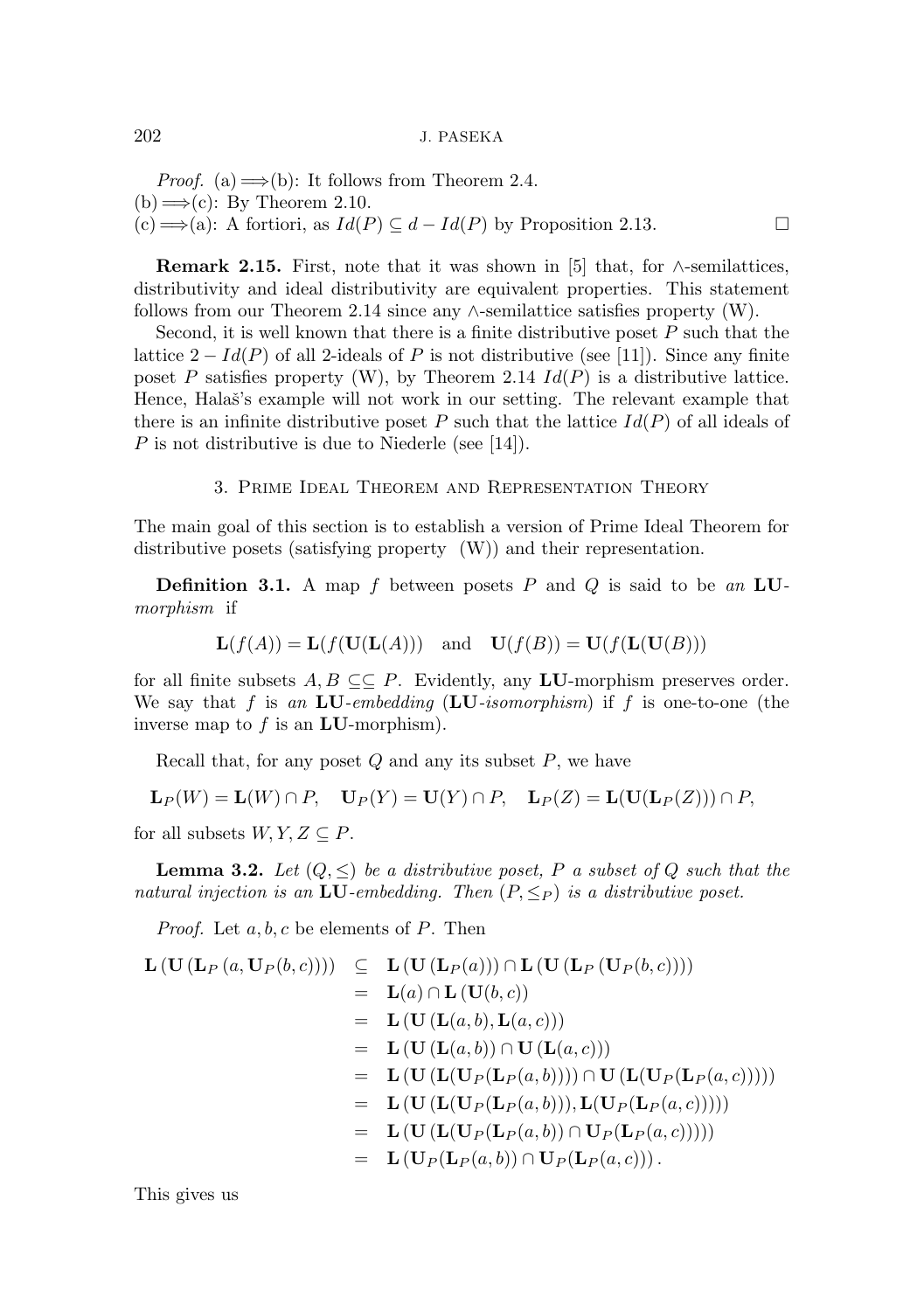$$
\mathbf{L}_P(a, \mathbf{U}_P(b, c)) = \mathbf{L}(\mathbf{U}(\mathbf{L}_P(a, \mathbf{U}_P(b, c)))) \cap P
$$
  
\n
$$
\subseteq \mathbf{L}(\mathbf{U}_P(\mathbf{L}_P(a, b)) \cap \mathbf{U}_P(\mathbf{L}_P(a, c))) \cap P
$$
  
\n
$$
= \mathbf{L}_P(\mathbf{U}_P(\mathbf{L}_P(a, b), \mathbf{L}_P(a, c))).
$$

**Proposition 3.3.** Let P be a distributive poset. Then the poset  
\n
$$
\mathbf{G}_0^1(P) := (\{\mathbf{L}(\mathbf{U}(X_1), \dots, \mathbf{U}(X_n)) : n \in \mathbb{N}_+ \& (\forall i)(\emptyset \neq X_i \subseteq \subseteq P)\} \cup \{\mathbf{L}(\mathbf{U}(\emptyset)), \mathbf{L}(\mathbf{U}(P))\}, \subseteq)
$$

is a distributive lattice,  $Q := \{L(x) : x \in P\} \cup \{L(U(\emptyset)), L(U(P))\}$  generates  $\mathbf{G}_{0}^{1}(P)$  in the Dedekind-MacNeille completion  $\mathbf{DM}(P)$  and the map  $\gamma$  :  $P \rightarrow$  $\mathbf{G}_0^1(P), x \mapsto \mathbf{L}(\mathbf{U}(x)),$  is an  $\mathbf{L}\mathbf{U}\text{-}embedding.$ 

Proof. It is well known (see [14, Proposition 33]) that the set

$$
\mathbf{G}(P) := (\{\mathbf{L}(\mathbf{U}(X_1),\ldots,\mathbf{U}(X_n)): n \in \mathbb{N}_+ \& (\forall i)(\emptyset \neq X_i \subseteq \subseteq P)\}, \subseteq)
$$

is a distributive lattice. Hence, also  $\mathbf{G}_0^1(P)$  is a distributive lattice and so we only have to check that  $\mathbf{L}(\gamma(A)) = \mathbf{L}(\gamma(\mathbf{U}(\mathbf{L}(A)))$  and  $\mathbf{U}(\gamma(B)) = \mathbf{U}(\gamma(\mathbf{L}(\mathbf{U}(B)))$  for all finite subsets  $A, B \subseteq \subseteq P$ .

Evidently,  $L(\gamma(A)) \supseteq L(\gamma(U(L(A)))$ . Now, let  $X \in L(\gamma(A))$ . Then  $X \in$  $\mathbf{L}(\gamma(a))$  for all  $a \in A$ , i.e.,  $X \subseteq \mathbf{L}(a)$  for all  $a \in A$ , i.e.,  $X \subseteq \mathbf{L}(A)$ , i.e.,  $\mathbf{U}(X) \supseteq$  $U(L(A))$ . Now, let  $y \in U(L(A))$ . Then  $y \in U(X)$ , i.e.,  $L(y) \supseteq X$ , i.e.,  $\gamma(y) \geq X$ , i.e.,  $X \in \mathbf{L}(\gamma(y))$ . So we have  $X \in \mathbf{L}(\gamma(\mathbf{U}(\mathbf{L}(A)))$ . The other equation can be proved dually.  $\Box$ 

**Definition 3.4.** Let P be a poset. The trace of a subset  $A \subseteq DM(P)$  is the set  $tr(A) := \{x \in P : L(U(x)) \in A\}.$ 

**Lemma 3.5.** Let P be a (distributive) poset,  $I \in Id(\mathbf{DM}(P))$   $(I \in Id(\mathbf{G}_0^1(P))).$ Then  $tr(I) \in Id(P)$ . Similarly, let  $F \in Filt(DM(P))$   $(F \in Filt(G_0^1(P)))$ . Then  $tr(F) \in Filt(P).$ 

*Proof.* Evidently,  $tr(I)$  is a lower subset of P. Assume that  $X \subseteq \subseteq tr(I)$ . Then, for all  $x \in X$ ,  $\mathbf{L}(\mathbf{U}(x)) \in I$ , i.e.,  $\mathbf{L}(\mathbf{U}(X)) \in I$ . Therefore, for all  $y \in \mathbf{L}(\mathbf{U}(X))$ ,  $\mathbf{L}(\mathbf{U}(y)) \subseteq \mathbf{L}(\mathbf{U}(X)),$  i.e.,  $\mathbf{L}(\mathbf{U}(y)) \in I$ , i.e.,  $y \in \text{tr}(I)$ . It follows  $\mathbf{L}(\mathbf{U}(X)) \subseteq \text{tr}(I)$ .

We have that  $tr(F)$  is an upper subset of P. Now, let  $X \subseteq \subseteq tr(F)$ . Then, for all  $x \in X$ ,  $\mathbf{L}(\mathbf{U}(x)) \in F$ , i.e.,  $\bigcap_{x \in X} \mathbf{L}(\mathbf{U}(x)) = \mathbf{L}(X) \in F$ . We have, for all  $y \in U(L(X)), L(U(y)) \supseteq L(X),$  i.e.,  $L(U(y)) \in F$ , i.e.,  $y \in tr(F)$ . This implies  $\mathbf{U}(\mathbf{L}(X)) \subseteq \mathrm{tr}(F).$ 

It can be easily checked that any ∧-prime (distributive) ideal I, i.e.,  $I_1 \cap I_2 \subseteq$ yields  $I_1 \subseteq I$  or  $I_2 \subseteq I$ , is a prime ideal in the usual sense, i.e., its set-theoretic complement F is a filter. Namely, let  $A \subseteq \subseteq F$ . Then  $\mathbf{L}(a) \not\subseteq I$  for all  $a \in A$ . By the ∩-irreducibility of I, we have  $\mathbf{L}(A) \not\subseteq I$ . Then there is an element  $x \in \mathbf{L}(A)$ such that  $x \in F$ , i.e.,  $F \supseteq U(x) \supseteq U(L(A))$ . We shall denote the set of all prime (distributive) ideals of P by  $Pt(Id(P))$  ( $Pt(d - Id(P))$ ) and the set of all  $\wedge$ -prime (distributive) ideals of P by  $Ps(Id(P))$  (Ps  $(d-Id(P))$ ). Note that, for distributive lattices, all the above sets of "prime ideals" coincide.

 $\Box$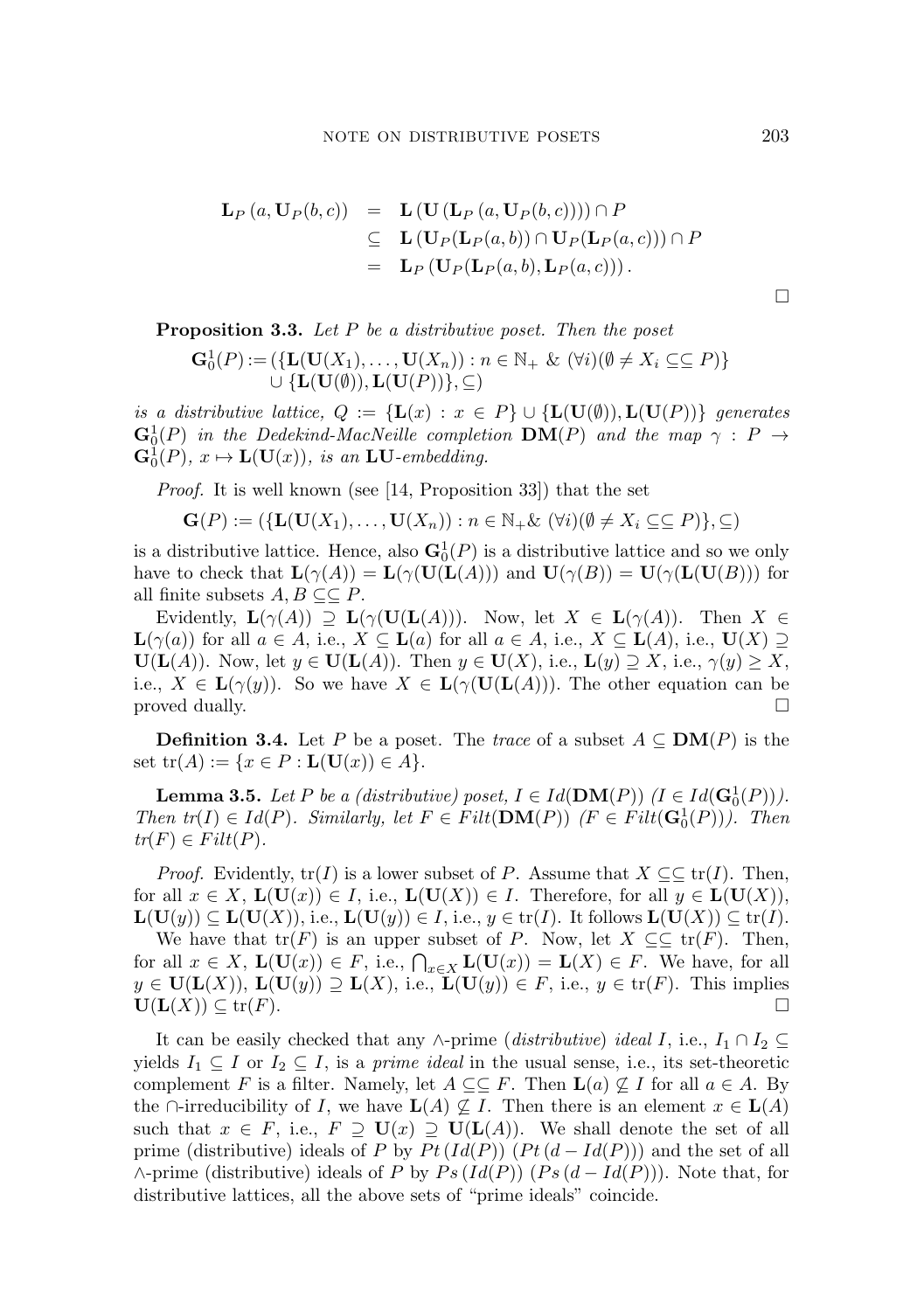## 204 J. PASEKA

Theorem 3.6. The following are equivalent:

- (i) **PIT** for distributive lattices, i.e., given a distributive lattice L,  $a, b \in L$ ,  $a \nleq b$ , there is a prime ideal I of L such that  $a \notin I$ ,  $b \in I$ ,
- (ii) PIT for distributive posets and Frink ideals, i.e., given a distributive poset  $P, a, b \in P, a \nleq b$ , there is a prime ideal I of P such that  $a \notin I, b \in I$ .

*Proof.* (i)  $\Rightarrow$  (ii) Let P be a distributive poset,  $a, b \in P$ ,  $a \nleq b$ . Then  $\mathbf{L}(\mathbf{U}(a)) \nsubseteq$  $\mathbf{L}(\mathbf{U}(b))$ . Since  $\mathbf{G}_0^1(P)$  is a distributive lattice, there is a prime ideal I in  $\mathbf{G}_0^1(P)$ such that  $\mathbf{L}(\mathbf{U}(a)) \notin I$ ,  $\mathbf{L}(\mathbf{U}(b)) \in I$ . Then  $F = \mathbf{G}_0^1(P) - I$  is a filter in  $\mathbf{G}_0^1(P)$ . We put  $I' = \text{tr}(I) \in Id(P)$ ,  $F' = \text{tr}(F) \in Filt(P)$ . Then  $I' \cup F' = P$ ,  $I' \cap F' = \emptyset$ ,  $a \in F', b \in I', i.e., I'$  is prime in P.

 $(i) \Rightarrow (i)$  Since any distributive lattice is a distributive poset, the implication fol- $\Box$ 

**Lemma 3.7.** Let P be a poset and let  $X = Pt(Id(P))$  be the set of all prime ideals of P. Then the map  $\eta : P \to \mathcal{P}(X)$  defined by

$$
\eta(a) = X_a = \{I \in Pt(Id(P)) : a \notin I\}
$$

is a LU-morphism of posets. We call P an LU-poset of sets if  $\eta$  is an LUembedding.

*Proof.* Let  $A, B \subseteq \subseteq P$ . We have  $U \in \mathbf{L}(\eta(a) : a \in A)$  iff  $U \in \mathbf{L}(\eta(a))$  for all  $a \in A$  iff, for any prime ideal  $I, I \in U$  implies  $a \notin I$  for all  $a \in A$  iff, for any prime ideal I,  $I \in U$  implies  $z \notin I$  for all  $z \in \mathbf{U}(\mathbf{L}(A))$  iff, for any prime ideal I,  $I \in U$ implies  $I \in \eta(\mathbf{U}(\mathbf{L}(A)))$  iff  $U \in \mathbf{L}(\eta(\mathbf{U}(\mathbf{L}(A))))$ .

Similarly,  $W \in \mathbf{U}(\eta(b) : b \in B)$  iff,  $\bigcup \{\eta(b) : b \in B\} \subseteq W$  iff, for any prime ideal I,  $(I \in \bigcup \{\eta(b) : b \in B\}$  implies  $I \in W$ ) iff, for any prime ideal I,  $(\exists b \in B, b \notin I)$ implies  $I \in W$ ) iff, for any prime ideal  $I, (\exists z \in LU(B), z \notin I$  implies  $I \in W$ ) iff, for any prime ideal  $I, (I \in \bigcup \{ \eta(z) : z \in L(U(B)) \}$  implies  $I \in W$ ) iff  $W \in$  $\mathbf{U}(\eta(z):z\in \mathbf{L}(\mathbf{U}(B)).$ 

As in the case of distributive lattices, we would like the map  $\eta$  to be an embedding. To do this, we need distributivity of  $P$  and an extra assumption - namely the Prime Ideal Theorem for Distributive Lattices. So we can state the following representation theorem (compare [7, Theorem 4,Theorem 5]).

**Theorem 3.8.** (PIT) Let P be a poset. Then the following are equivalent:

- $(i)$  *P is distributive,*
- (ii) given an ideal J of P and an element  $a \notin J$ , there exists a prime ideal I such that  $J \subseteq I$  and  $a \notin I$ ,
- (iii) given  $a, b \in P$  with  $a \nleq b$ , there exists a prime ideal I such that  $a \notin I$  and  $b \in I$ .
- (iv) the map  $\eta : P \to \mathcal{P} (Pt(Id(P)))$  is an **LU**-embedding,
- (v)  $P$  is an LU-poset of sets.

*Proof.* (i)  $\Rightarrow$  (ii) Let J be an ideal,  $a \notin J$ . We put  $\overline{J}$  to be the ideal in  $\mathbf{G}_0^1(P)$ generated by the set  $\gamma(J)$ . Evidently,  $\gamma(a) \notin \overline{J}$ . Then, by the Prime Ideal Theorem for Distributive Lattices, there is a prime ideal  $\overline{I}$  in  $\mathbf{G}_0^1(P)$  such that  $\overline{J} \subseteq \overline{I}$ ,  $\gamma(a) \notin \overline{I}$ . Putting  $\overline{F} = G(P) - \overline{I}$ , we see that  $\overline{F}$  is a prime filter in  $\mathbf{G}_0^1(P)$ . Now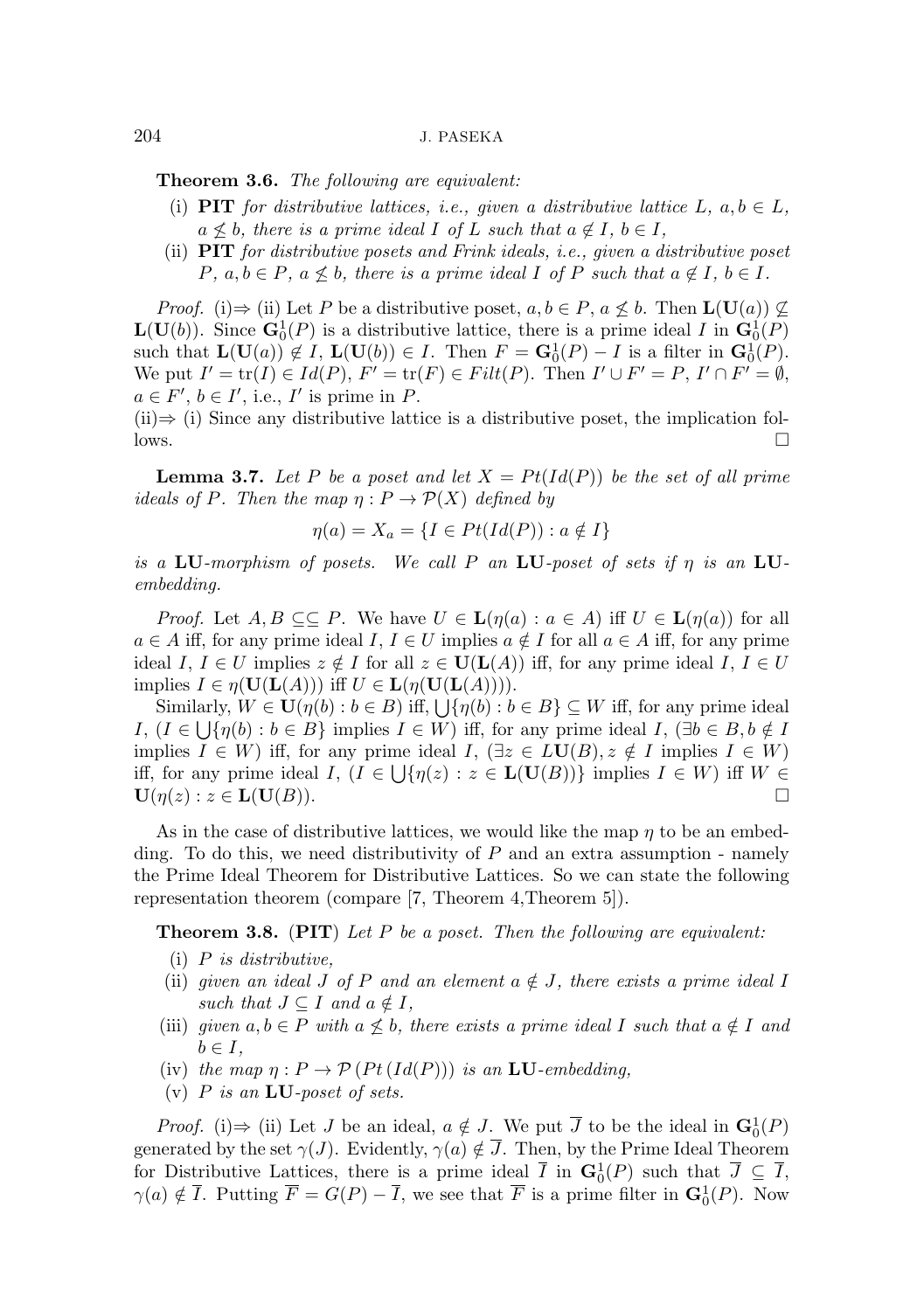we have  $J = \text{tr}(\overline{J}) \subseteq \text{tr}(\overline{I}) = I$ ,  $a \notin I$ ,  $F = \text{tr}(\overline{F})$ , i.e., I is an ideal and F is a filter,  $I = P - F$ .

 $(iii) \Rightarrow (iv)$  We can always find a prime ideal that separates different elements, i.e.,  $\eta$  is one-to-one.

 $(iii) \Rightarrow (iii), (iv) \Rightarrow (v) \Rightarrow (i)$  Trivial.  $□$ 

**Corollary 3.9.** (PIT) Let P be a distributive poset. Then any ideal of P is the intersection of prime ideals.

**Corollary 3.10.** (PIT) There is a distributive poset P and a prime ideal I of P such that I is not a  $\land$ -prime ideal.

Proof. We know that there is a distributive poset [14] such that its complete lattice of ideals is not distributive. Since any complete lattice ∧-generated by ∧-prime elements is distributive, we obtain our observation.

**Corollary 3.11.** (AC) There is a distributive poset P and a ∧-irreducible ideal I of P such that I is not a  $\land$ -prime ideal.

*Proof.* Applying the same arguments as in 3.10 and Theorem 7.1.7 from [1] that  $Id(P)$  is ∧-generated by its ∧–irreducible elements.  $\Box$ 

Theorem 3.12. The following are equivalent:

- (i) PIT for distributive lattices, i.e., given a distributive lattice L,  $a, b \in L$ ,  $a \nleq b$ , there is a prime ideal I of L such that  $a \notin I$ ,  $b \in I$ ,
- (ii)  $\textbf{PIT}$  for distributive posets satisfying property (W) and Frink ideals, i.e., given a distributive poset P,  $a, b \in P$ ,  $a \nleq b$ , there is a ∧-prime ideal I of P such that  $a \notin I, b \in I$ ,
- (ii) **PIT** for distributive posets satisfying property  $(W)$  and distributive ideals, i.e., given a distributive poset P,  $a, b \in P$ ,  $a \not\leq b$ , there is a ∧-prime distributive ideal I of P such that  $a \notin I, b \in I$ .

*Proof.* (i)  $\Rightarrow$  (ii) Let P be a distributive poset,  $a, b \in P$ ,  $a \not\leq b$ . Then  $\mathbf{L}(\mathbf{U}(a)) \not\subseteq$  $L(U(b))$ . Since  $IdP = d - IdP$  is an algebraic complete Heyting algebra, there is a ∧-prime ideal  $I \in IdP$  such that  $\mathbf{L}(\mathbf{U}(a)) \nsubseteq I$ ,  $\mathbf{L}(\mathbf{U}(b)) \subseteq I$ . Then  $a \notin I, b \in I$ . The implication (ii) $\Rightarrow$  (iii) is clear since  $IdP = d - IdP$ .

 $(iii) \Rightarrow (i)$  Since any distributive lattice is a distributive poset satisfying property (W), the implication follows.

**Lemma 3.13.** Let P be a poset satisfying property (W) and let  $X = Ps(Id(P))$ be the set of all ∧-prime ideals of P. Then the map  $\mu : P \to \mathcal{P}(X)$  defined by

$$
\mu(a) = X_a = \{I \in Ps(Id(P)) : a \notin I\}
$$

is a LU-morphism of posets.

*Proof.* The proof proceeds the same way as that of Lemma 3.7.  $\Box$ 

**Theorem 3.14.** (PIT) Let P be a poset satisfying property  $(W)$ . Then the following are equivalent:

- $(i)$  *P is distributive,*
- (ii) given an ideal J of P and an element  $a \notin J$ , there exists a  $\wedge$ -prime ideal *I* such that  $J \subseteq I$  and  $a \notin I$ ,